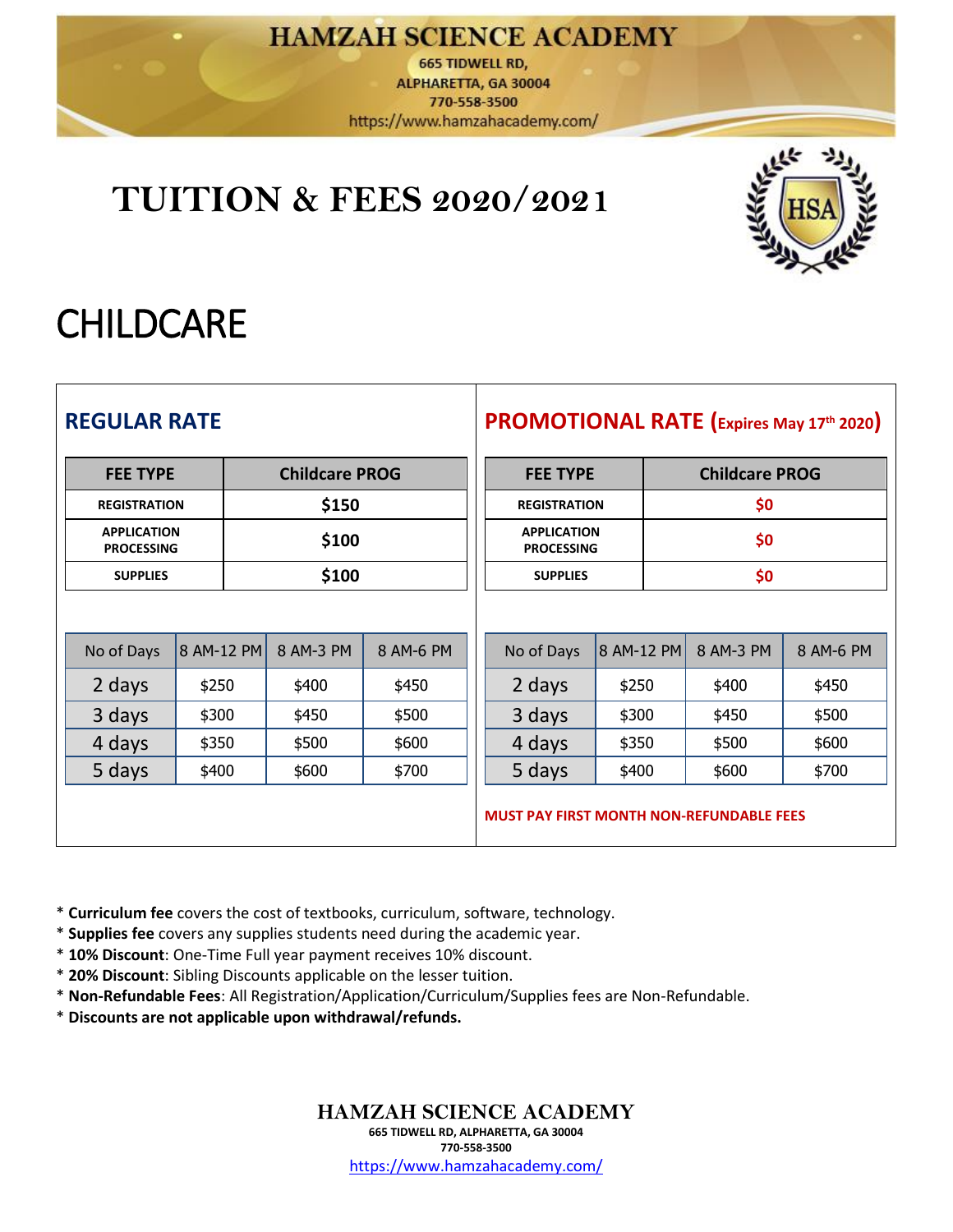### **HAMZAH SCIENCE ACADEMY**

**665 TIDWELL RD,** ALPHARETTA, GA 30004 770-558-3500 https://www.hamzahacademy.com/

## **TUITION & FEES 2020/2021**



# PRE-K & ELEMENTARY

| <b>REGULAR RATE</b>                               |                                   |                   |                                                   |                                                  | <b>PROMOTIONAL RATE (Expires May 17th 2020)</b> |
|---------------------------------------------------|-----------------------------------|-------------------|---------------------------------------------------|--------------------------------------------------|-------------------------------------------------|
| <b>FEE TYPE</b>                                   | <b>PRE-K PREP</b><br><b>PRE-K</b> | <b>ELEMENTARY</b> | <b>FEE TYPE</b>                                   | <b>PRE-K PREP</b><br><b>PRE-K</b>                | <b>ELEMENTARY</b>                               |
| <b>REGISTRATION</b>                               | \$150                             | \$150             | <b>REGISTRATION</b>                               | \$0                                              | \$0                                             |
| <b>APPLICATION</b><br><b>PROCESSING</b>           | \$100                             | \$100             | <b>APPLICATION</b><br><b>PROCESSING</b>           | \$0                                              | \$0                                             |
| <b>CURRICULUM</b>                                 | \$200                             | \$500             | <b>CURRICULUM</b>                                 | \$200                                            | \$500                                           |
| <b>SUPPLIES</b>                                   | \$100                             | \$100             | <b>SUPPLIES</b>                                   | \$100                                            | \$100                                           |
| <b>TUITION</b><br>(Paid 1 <sup>st</sup> of month) | \$495                             | \$495             | <b>TUITION</b><br>(Paid 1 <sup>st</sup> of month) | \$295                                            | \$295                                           |
| <b>AFTER-SCHOOL</b><br>$(3-6pm)$                  | \$200                             | \$200             | <b>AFTER-SCHOOL</b><br>$(3-6pm)$                  | \$200                                            | \$200                                           |
|                                                   |                                   |                   |                                                   | * New students must pay \$150 registration fees. |                                                 |

\* **Tuition Rate**: After the \$10,000 school voucher collected from Georgia Tax Credit funds.

- \* **Curriculum fee** covers the cost of textbooks, curriculum, software, technology.
- \* **Supplies fee** covers any supplies students need during the academic year.
- \* **10% Discount**: One-Time Full year payment receives 10% discount.
- \* **20% Discount**: Sibling Discounts applicable on the lesser tuition.
- \* **Discounts are not applicable upon withdrawal/refunds.**
- \* **Non-Refundable Fees**: All Registration/Application/Curriculum/Supplies fees are Non-Refundable.

**HAMZAH SCIENCE ACADEMY 665 TIDWELL RD, ALPHARETTA, GA 30004 770-558-3500** <https://www.hamzahacademy.com/>